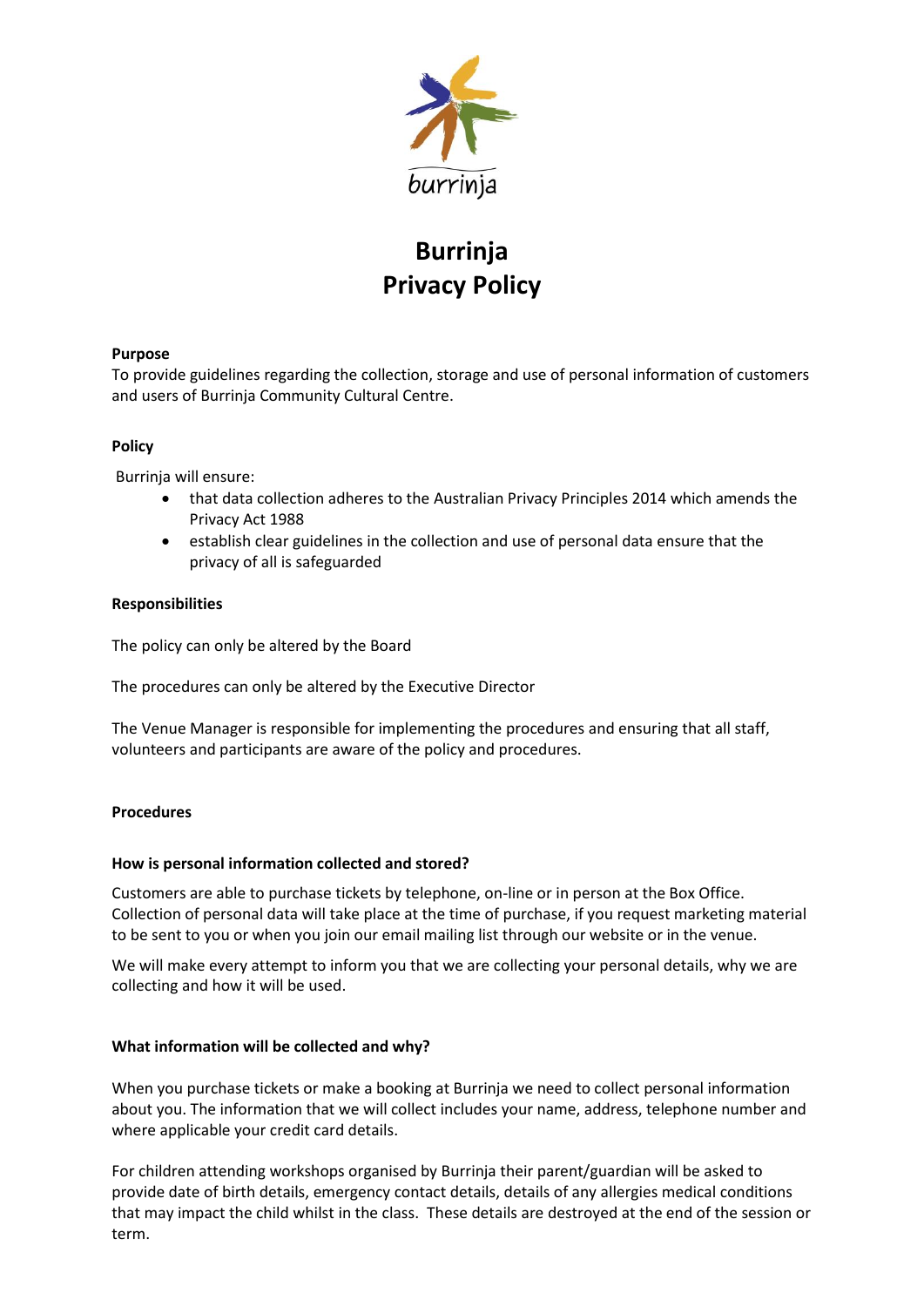We collect this information so that we can charge you for your tickets, trace your booking should you lose your tickets or have a query about your booking, inform you of any changes or cancellations to the program. Credit Card details will not be kept by Burrinja, once they have been used for the agreed transaction. All credit card details will be destroyed responsibly.

### **Who will use your personal information?**

Burrinja will not sell, rent or trade personal information about you to or with any third parties. When you make a transaction with Burrinja you will be asked if you would like to receive marketing material from us in the future. You will also be asked if you consent to have your name and address passed onto the promoter or performer you have booked tickets for. Occasionally promoters request the details of people that have come to see their performances/exhibitions so that they may provide you with promotional material about their future events. Information will only be passed on to the promoters if assurances are made in writing that information will only be used for the purpose specified and will be protected under privacy standards similar to those set down in the State of Victoria.

Personal information may be used to inform you of any selected special offers made to Burrinja's customers by our sponsors. Any such promotions will always come via Burrinja.

As a registered charity, Burrinja is exempt from the SPAM Act 2003. Any commercial electronic messages it sends are exempt from the Act's consent and unsubscribe conditions if, and only if, the messages relate to goods or services supplied by Burrinja. Burrinja must however comply with the identity condition of the Act.

You can at any time unsubscribe from receiving marketing communications from Burrinja by following the unsubscribe link on emails or notifying Burrinja in person or in writing.

## **Security of Personal Information**

As a condition of their employment all staff and volunteers are required to maintain confidentiality of all personal information. All staff are given training on the safe collection and storage of personal data.

All personal data collected by Burrinja is protected and stored in a secure environment, both electronically and physically. Data is not accessible to public or third parties. All reasonable and best practice precautions are taken to protect data storage. Written and electronic data is destroyed securely.

All documents containing personal information will be password protected in line with internal procedures.

#### **Anonymous Transactions**

Only when booking in person at the box office can you request that no personal information is collected. This will mean that in the event of any changes or cancellations of the program Burrinja will not be able to notify you.

#### **Access and Correction**

Burrinja strives to ensure that all personal information stored is accurate. Under the Privacy Act you have the right to request access to information that Burrinja holds about you and to request that any inaccuracies are corrected.